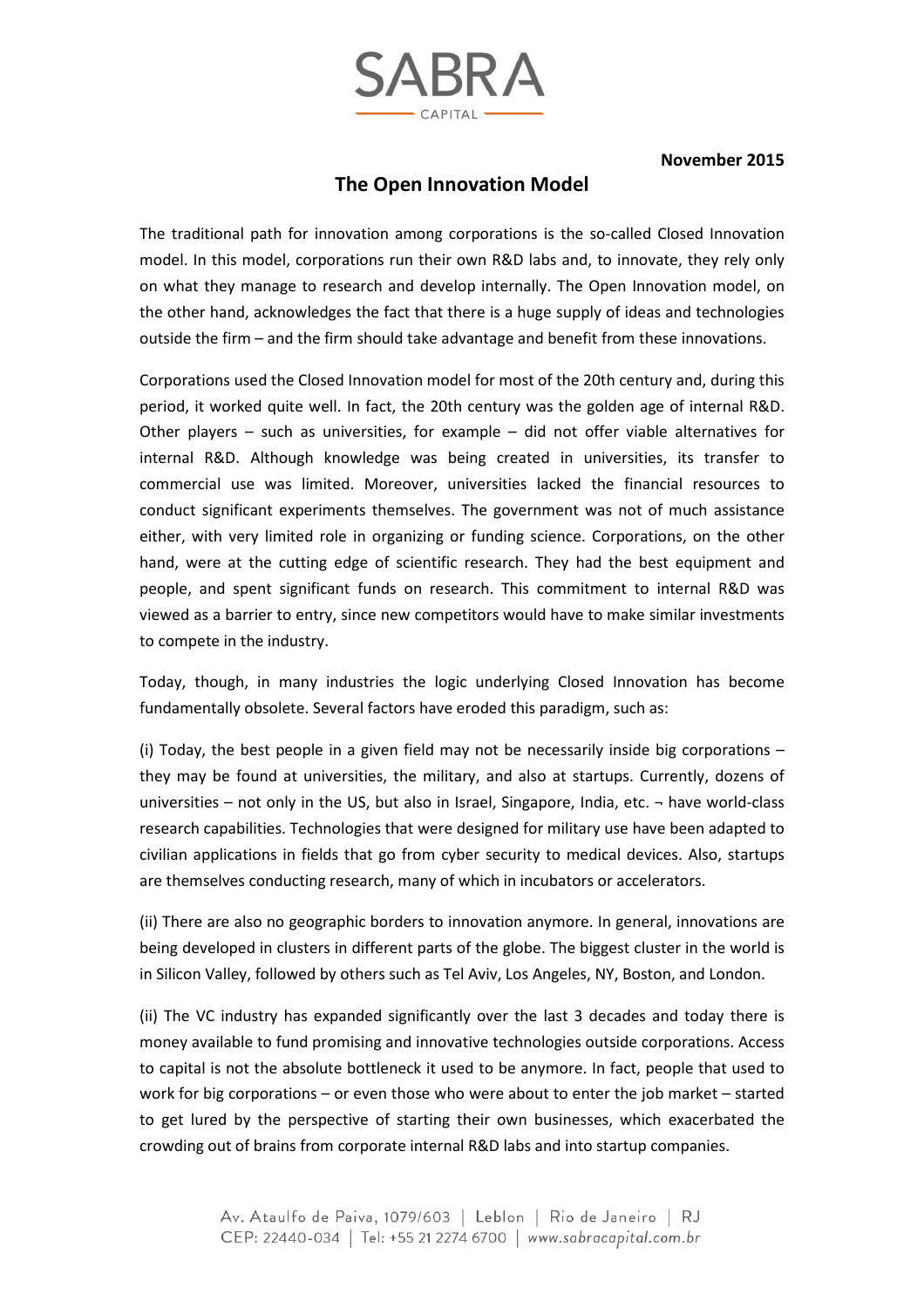

In fact, he Open Innovation model comes to complement – and not fully replace – internal R&D conducted by big corporations. Moreover, Open Innovation thinking changes a little the role of researchers inside big corporations to include not just knowledge generation, but also knowledge evaluation. The results of internal research are multiplied when linked to and built on achievements of others.

Nowadays, ideas flow fast and new tendencies and technologies flourish everywhere every day. It is important that any given corporation keep track of these novelties. However, the screening, scouting and monitoring of these innovations is not a trivial task. In fact, it can be overwhelming. So, besides investing directly in startups, many big corporations have also developed different models of collaboration with other players in the ecosystem such as joint R&D labs at universities, Open Innovation Centers/Hubs powered by third parties, investment vehicles managed by VCs, etc.

Below, we present the case of Intel, one of the pioneers in Open Innovation. Its example show how Open Innovation principles can leverage internal knowledge beyond any level that would be achieved under the Closed Innovation model.

## The Intel Case:

In the 1980s, Intel started to invest in its close suppliers, primarily to ensure a reliable source of quality inputs. While Intel intended to make a profit on these investments (i.e., Intel was not subsidizing its suppliers), its main goal was strategic. Intel wanted to develop the technology supply base it needed to achieve its business goals.

Over time, Intel also added other goals to its strategic investments. It also started to explore new potential technologies and markets beyond its core business. Currently, its extensive investment portfolio gives it great visibility into new and emerging technologies, and this view can broaden its own vision of possible future directions for Intel's own business.

After selecting companies that offered both strategic and financial promise, Intel started negotiations for a possible investment deal. Eventually, such investments could culminate in M&As. Once the investment went through, processes for monitoring the company were developed. The invested companies would gain feedback from Intel in order to improve product performance. Moreover, they could get insights into Intel's product roadmaps, participate in Intel's marketing programs, and access its distribution channels. There were usually term-sheet warrants for additional shares in the invested company if Intel enhanced its product performance to specified levels.

Monitoring the investments – especially when financial issues facing the venture become a concern – can be challenging for any big corporation. However, Intel did not need to closely